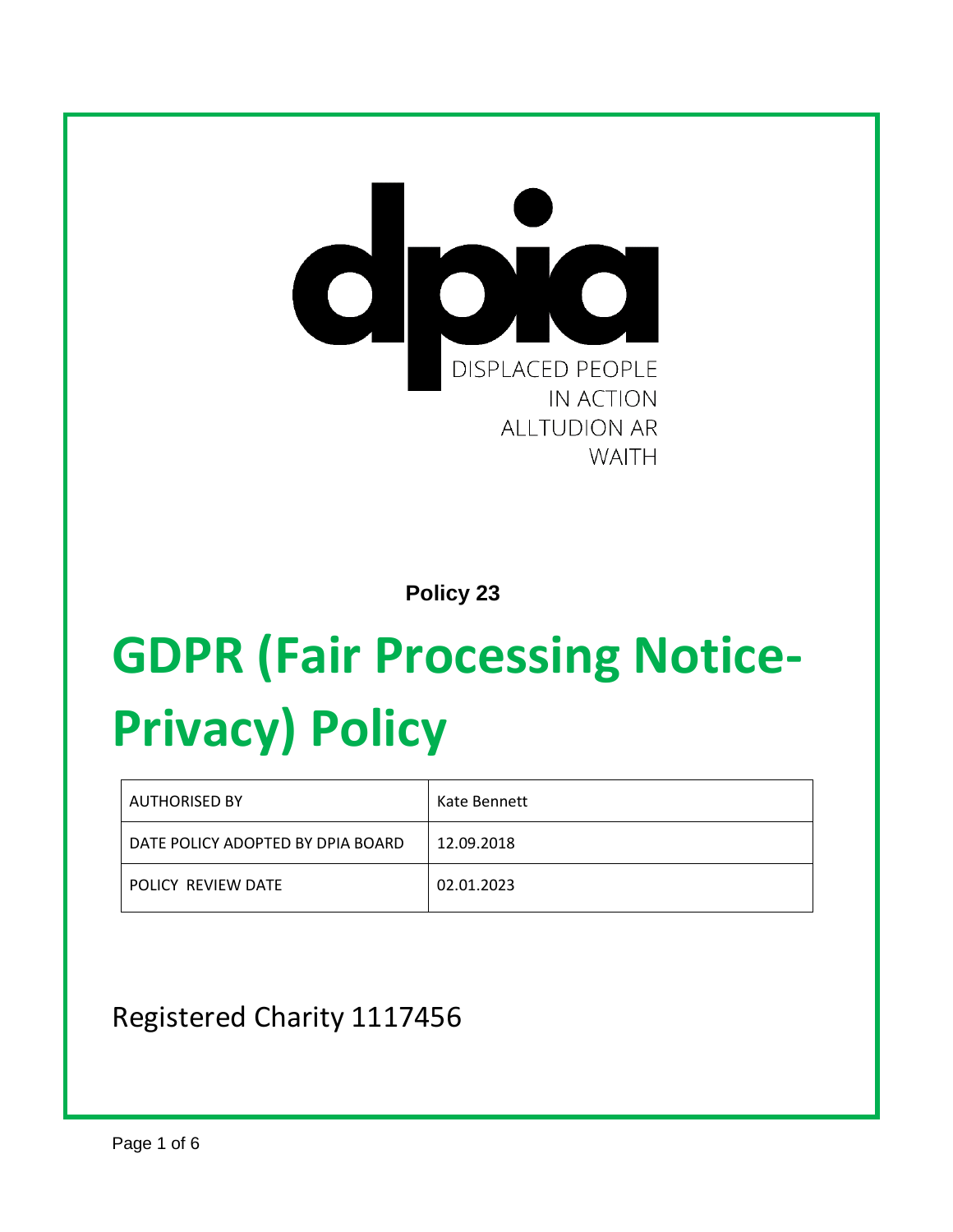#### **1. Scope**

This notice applies to all data subjects whose data is processed by Displaced People in Action.

**\_\_\_\_\_\_\_\_\_\_\_\_\_\_\_\_\_\_\_\_\_\_\_\_\_\_\_\_\_\_\_\_\_\_\_\_\_\_\_\_\_\_\_\_\_\_\_\_\_\_\_\_\_\_\_\_\_\_\_\_**

#### **2. Responsibilities**

The Senior Information Risk Owner (SIRO) is responsible for ensuring that all potential data subjects have sight of this notice prior to the collection and/or processing of their personal data by Displaced People in Action.

All employees of Displaced People in Action who interact with data subjects are also required to ensure that this notice is brought to the attention of all data subjects, securing their consent for the processing of their personal data.

#### **3. Fair Processing Notice for**

#### **Vulnerable Person Relocation Scheme (VPRS)**

With your consent, Displaced People in Action will use the personal data collected from you for the following purposes for Vulnerable Person Relocation Scheme.

- Contacting your housing provider on your behalf,
- Liaising with DWP, schools, your health Centre,
- Completing various application forms requested by you such as discount schemes, travel document,
- Liaising with the Home Office and the relevant County Councils,
- Calling emergency services on your behalf,
- Liaising with various training, employment and volunteering agencies

#### Asylum Rights Project

Data is only used for the following reasons, as part of the remit of the ARP Project element run by DPIA.

- To contact individuals about Speaking Opportunities within ARP
- To contact individuals about Advocacy Forum Opportunities within ARP
- To contact individuals about external consultations/ opportunities
- To inform individuals of training opportunities
- To be used in case of a medical emergency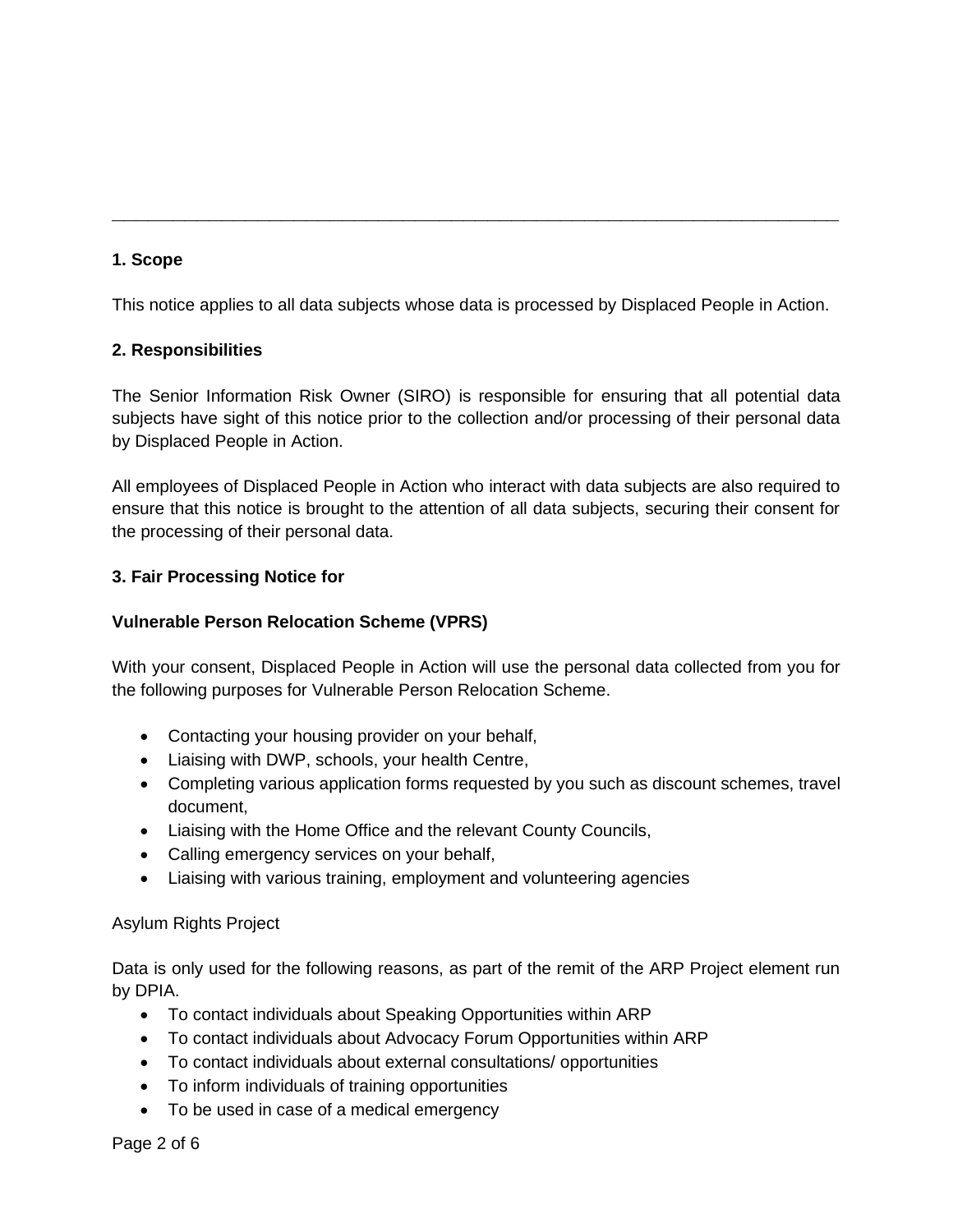- To report to Welsh Refugee Council and subsequently Welsh Government on the Protected Characteristics of beneficiaries of the project
- To ensure compliance with the Equality Act 2010
- To ensure compliance with Safeguarding and Protection of Children and Vulnerable Adults
- To ensure compliance with the GDPR

Children and Young Persons Project

- To update you about any changes or cancellations within the Children and Young Persons Project that you and your family have registered with.
- To let you know about any other services, provisions and projects that DPIA are offering (that might be of interest to you/ your family).
- To let you know about upcoming events and activities that we think you/ your family may be interested in.
- To continue providing you/ your family with any ongoing support you/ your famliy may be receiving from DPIA.

#### WARD Group

- Contacting various agencies on your behalf such as the Wales Deanery
- Signing you up for the WARD Scheme as a learner
- Sharing your personal data with the Wales Deanery such as; your name and surname, your date of birth, phone number, your immigration status, your country of origin, most senior medical or dental qualification that you possess and if you have sat IELTS, PLAB before.
- Occasionally reimbursement of other costs related to the provision of this scheme such as GMC registration for WARD members, exam fees, etc.

Requirements from our funders or the contract comes to an end, the third party will dispose of all personal data according to our procedures. We will never share your personal data with third parties until we have received your consent; unless we are required do so by law.

You hereby confirm that you are consenting to Displaced People in Action's use of your personal data for the aforementioned purposes(s) and are granting Displaced People in Action permission to carry out those actions and/activities.

You may withdraw your consent at any time by reading our GDPR policy.

#### **4. What is Personal Data?**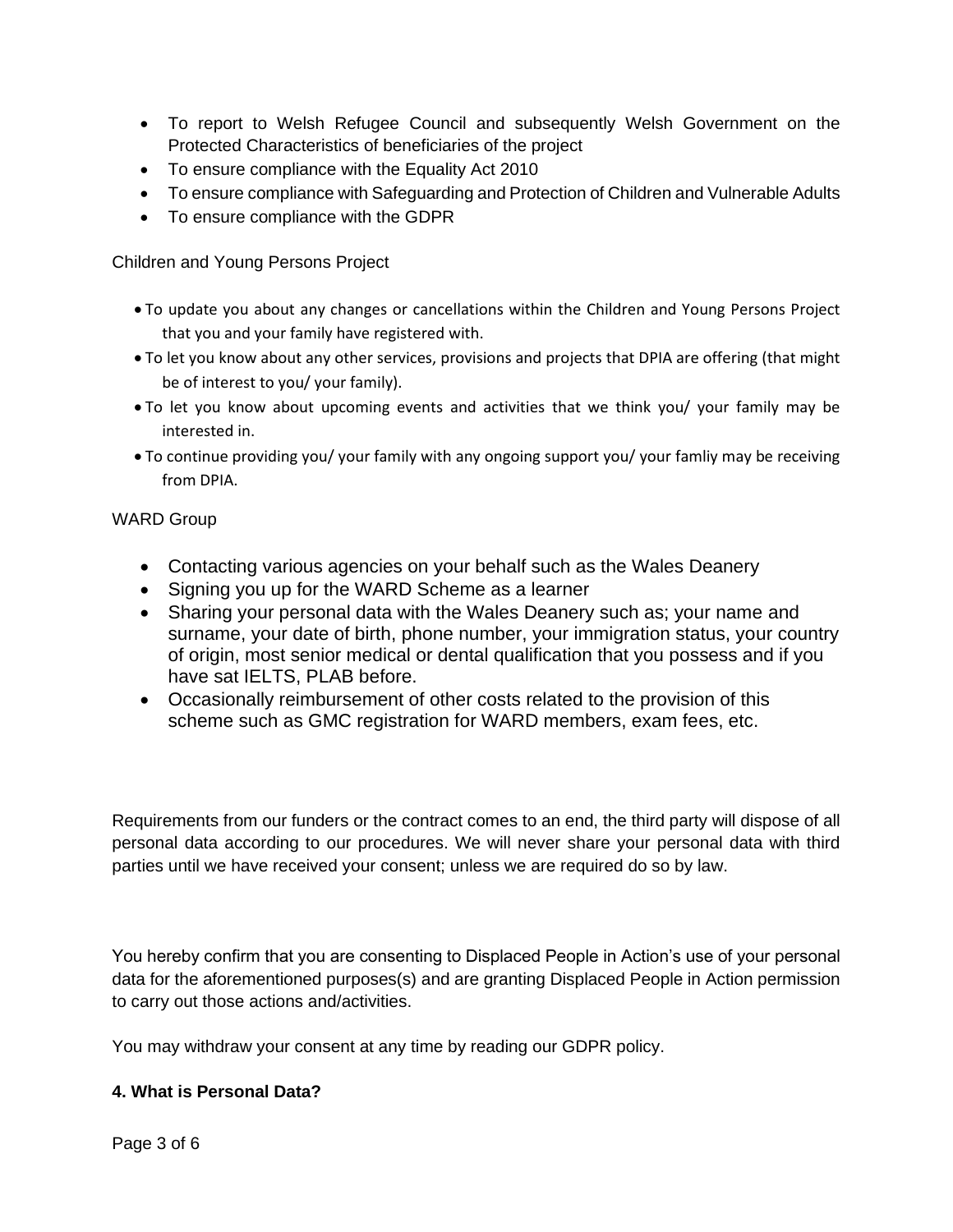The EU's General Data Protection Regulation ("GDPR") defines "personal data" as:

*"any information relating to an identified or identifiable natural person ('data subject'); an identifiable natural person is one who can be identified, directly or indirectly, in particular by reference to an identifier such as a name, an identification number, location data, an online identifier or to one or more factors specific to the physical, physiological, genetic, mental, economic, cultural or social identity of that natural person".*

The GDPR classifies certain data as belonging to "special categories", as follows:

- Racial origin;
- Ethnic origin;
- Political opinions;
- Religious beliefs;
- Membership to a trade-union;
- Genetic data:
- Biometric data;
- Health data:
- Data concerning a natural person's sex life;
- Sexual orientation; and
- Other.

The GDPR requires that consent is provided by the data subject for all types of personal data, including those pertaining to the special categories set out above and otherwise. Consent must be explicitly provided.

When Displaced People in Action requests sensitive data from data subjects, it is required to confirm why the information is required and how it will be used.

#### **5. Why does Displaced People in Action need to collect and store personal data?**

Displaced People in Action is committed to ensuring that all personal information collected and processed is appropriate for the stated purpose(s) and shall not constitute an invasion of your privacy. We may share your personal data with third party service providers who are contracted by us and we shall ensure that they will hold your personal data securely and shall use it only in order to fulfill the service for which they are contracted. When there is no longer a service need,

#### **6. How Displaced People in Action uses your information**

Displaced People in Action will process your data (i.e. collect, store and use) according to the requirements of the GDPR at all times and shall endeavor to keep your personal data up-to-date, ensuring its accuracy and will not keep it for longer than it is required. In some situations, there are set legal requirements for the length of time that Displaced People in Action will retain your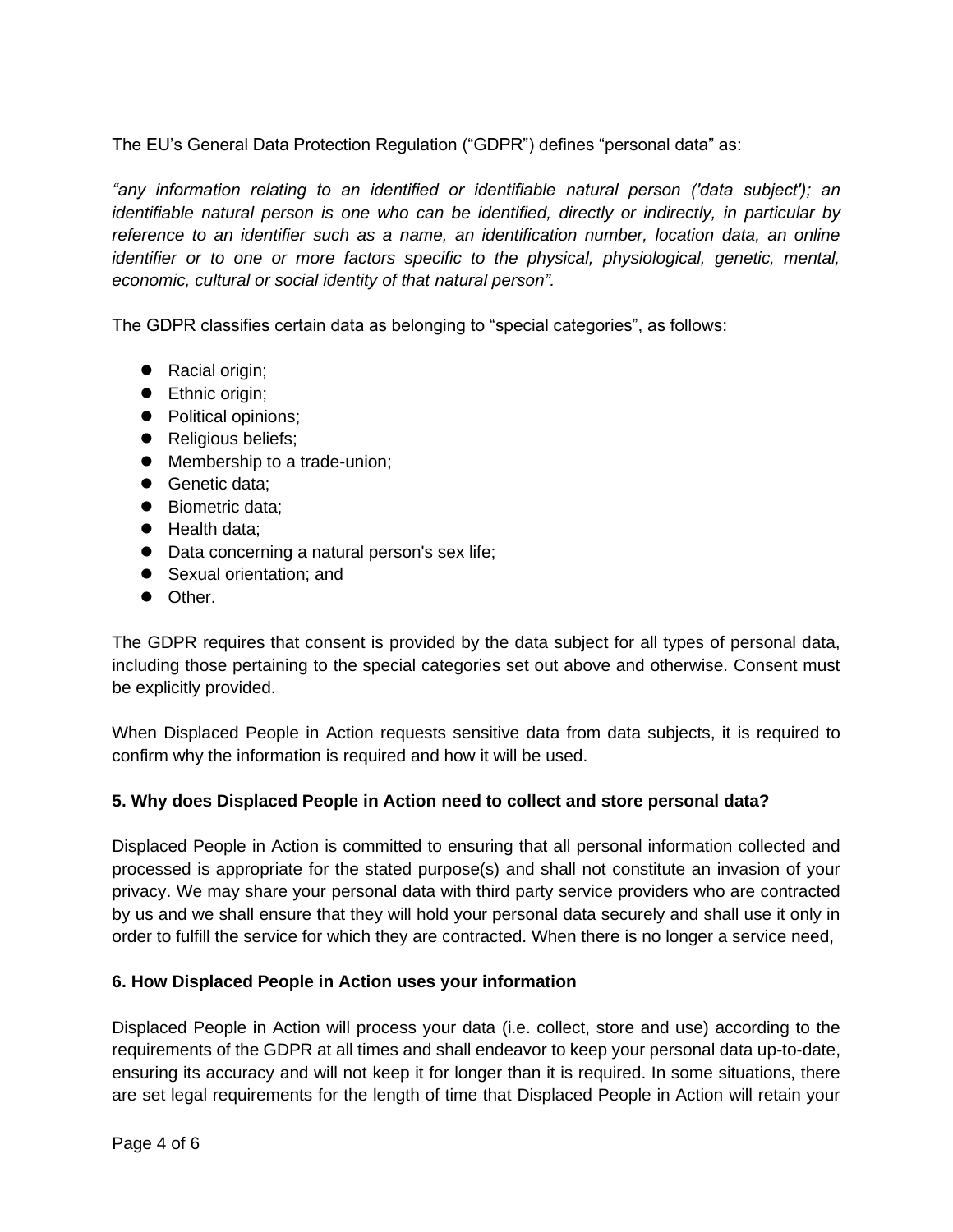personal data but usually Displaced People in Action will use its discretion, ensuring that personal data is not kept outside of our usual business requirements.

We shall never be intrusive or invasive of your personal privacy and shall not ask you to provide data that is irrelevant or unnecessary and we will enact strict measures and processes to ensure that the risk of unauthorized access or disclosure of your personal data is minimised as much as possible.

We will only use your personal data for the following purposes:

- We may wish to contact you to take part in some independent research or to provide you with specific advice around future services
- Help with crime prevention and the prosecution of offenders
- Provide you with welfare services including advice and appropriate support
- Carry out research and to provide anonymised information to help improve our services and direct funds to the most appropriate areas
- To apply for funding using anonymised such as using evaluation and monitoring forms to improve our services and apply for funding for new services relevant to your needs and aspirations
- To protect individuals from harm
- Ensure that we meet all our legal and statutory duties such as those which apply under the Equality Act 2010.
- We may sometimes need to share the personal information we process with other organisations where it is necessary to fulfil a contract

#### **We will not share your information with third parties for marketing purposes.**

#### **7. Document owner**

The is the owner of this policy document and must ensure that it is periodically reviewed according to the review requirements contained herein.

This policy document was approved by Displaced People in Action's Board of Directors and is issued by the Chair of DPIA'S Board of Directors on a version controlled basis.

Chair of Board of Directors: Kate Bennett Date: